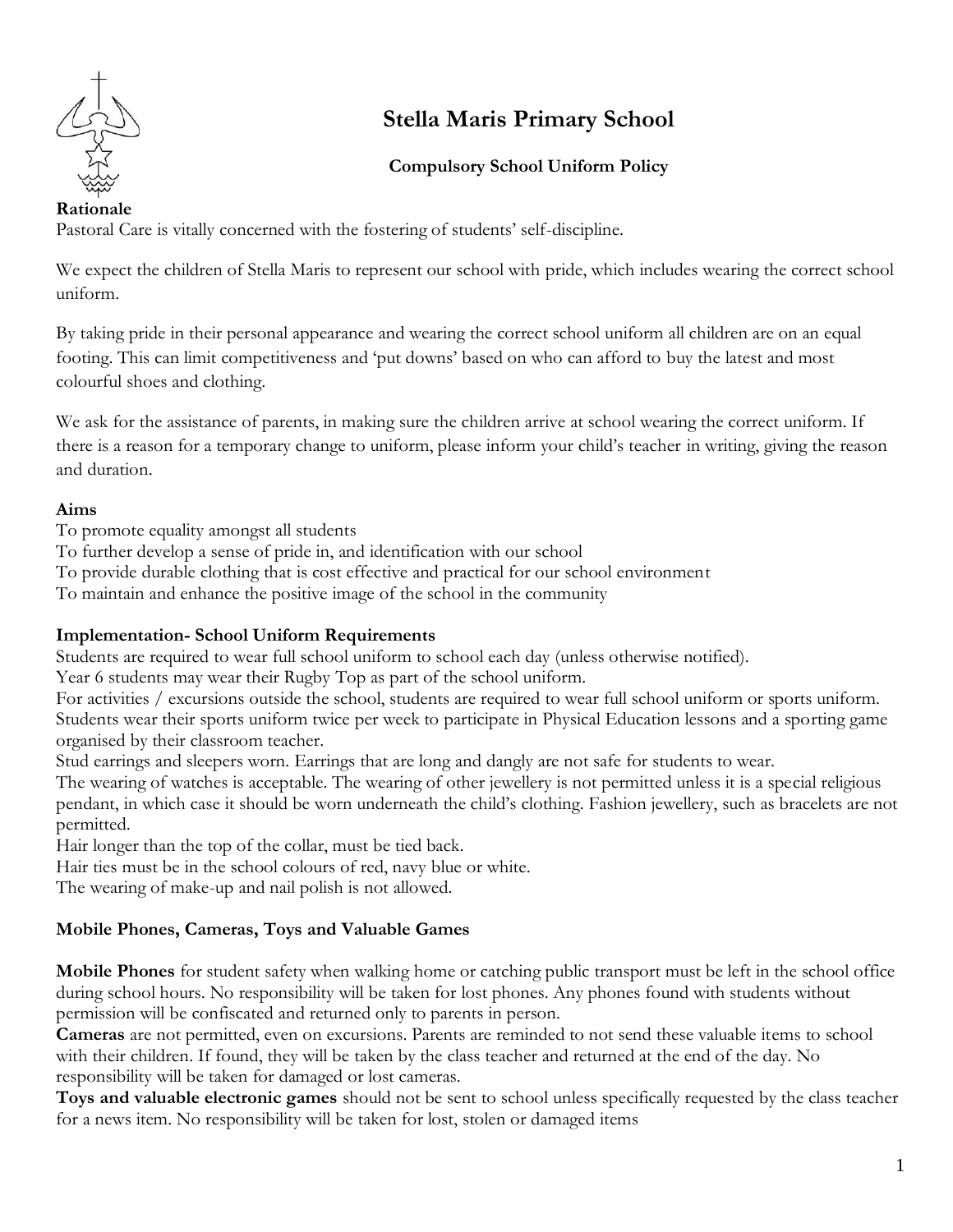| <b>Stella Maris Uniform</b>                                  |                                                              |  |  |  |  |
|--------------------------------------------------------------|--------------------------------------------------------------|--|--|--|--|
| <b>BOYS</b>                                                  | <b>GIRLS</b>                                                 |  |  |  |  |
| Summer - Terms 1 & 4                                         | Summer - Terms 1 & 4                                         |  |  |  |  |
| <b>Bucket Hat</b>                                            | <b>Bucket Hat</b>                                            |  |  |  |  |
| Grey Shorts                                                  | <b>School Dress</b>                                          |  |  |  |  |
| Short Sleeve Blue Shirt                                      | Sky Blue Ankle Socks                                         |  |  |  |  |
| Grey Ankle Socks                                             | Hair Ties/Ribbons are White/Red/Navy                         |  |  |  |  |
| <b>Black School Shoes</b>                                    | <b>Black School Shoes</b>                                    |  |  |  |  |
| Woollen Vee Neck Jumper/Fleece Jacket/<br><b>Fleece Vest</b> | Woollen Vee Neck Jumper/Fleece Jacket/<br><b>Fleece Vest</b> |  |  |  |  |
| <b>Summer Sport</b>                                          | <b>Summer Sport</b>                                          |  |  |  |  |
| Bucket Hat in Terms 1 & 4                                    | Bucket Hat in Terms 1 & 4                                    |  |  |  |  |
| Navy Shorts                                                  | Navy Shorts/Skort                                            |  |  |  |  |
| White Short Sleeve Polo Shirt                                | White Short Sleeve Polo Shirt                                |  |  |  |  |
| White Sports Socks & White Runners with limited<br>colour    | White Sports Socks & White Runners with limited colour       |  |  |  |  |
| Tracksuit Jumper                                             | Tracksuit Jumper                                             |  |  |  |  |
| Winter - Terms 2 & 3                                         | Winter - Terms 2 & 3                                         |  |  |  |  |
| Navy Blue Gabardine Trousers                                 | Kilt (Bib is optional) / Navy Gabardine Pants                |  |  |  |  |
| Long Sleeved Red Polo Shirt                                  | Long Sleeved Red Polo Shirt                                  |  |  |  |  |
| Grey or Navy Socks                                           | Navy Tights or Navy Socks                                    |  |  |  |  |
| Woollen Vee Neck Jumper/Fleece Jacket/<br>Fleece Vest        | Woollen Vee Neck Jumper/Fleece Jacket/<br>Fleece Vest        |  |  |  |  |
| <b>Winter Sport</b>                                          | <b>Winter Sport</b>                                          |  |  |  |  |
| Tracksuit Pants/Shorts                                       | Tracksuit Pants/Shorts/Skort                                 |  |  |  |  |
| Tracksuit Jumper                                             | Tracksuit Jumper                                             |  |  |  |  |
| White Long or Short Sleeve Polo                              | White Long or Short Sleeve Polo                              |  |  |  |  |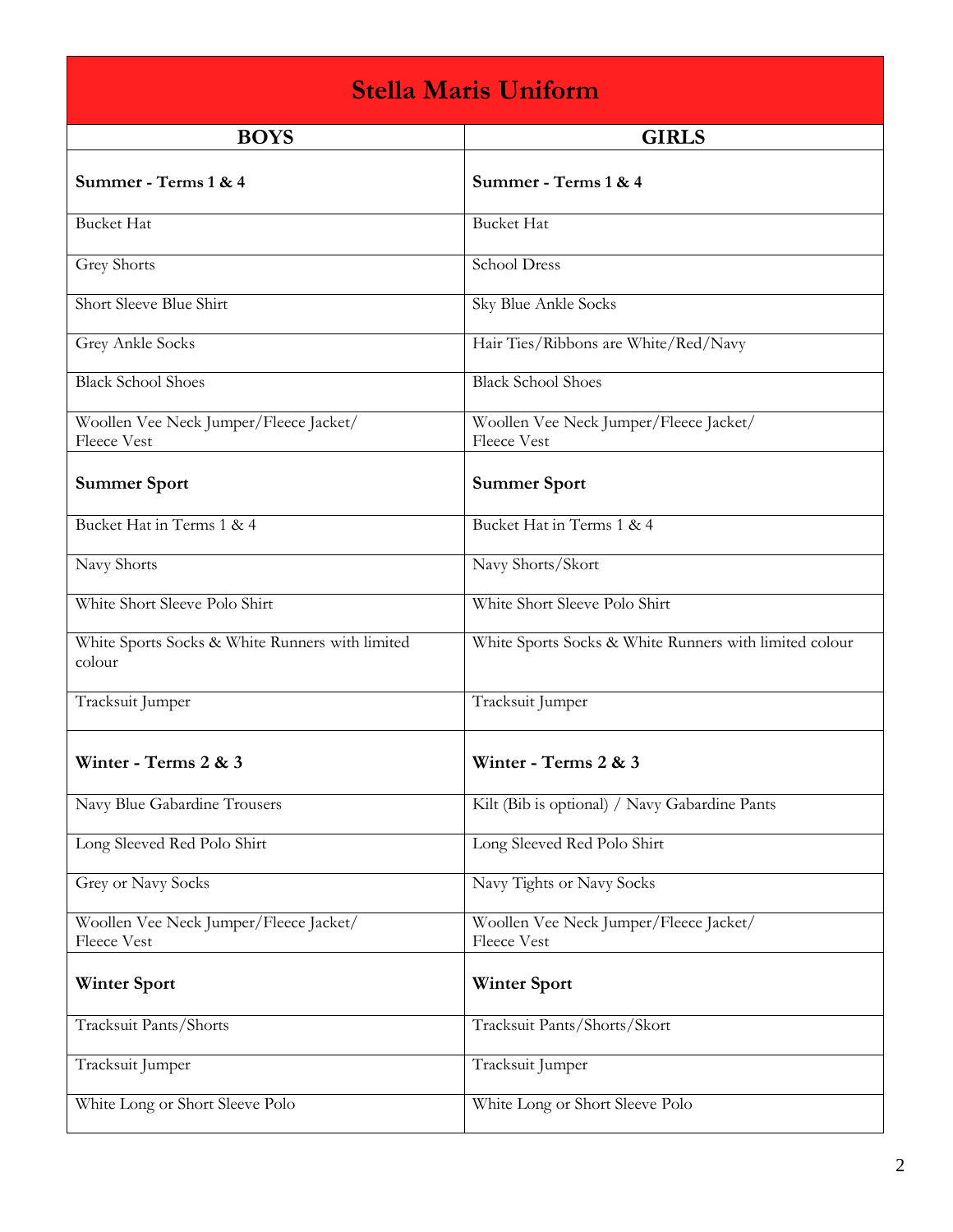#### **Support Processes**

A copy of the Stella Maris Compulsory School Uniform Policy and information provided to new families on enrolment. It is available on our website.

A small stock of second hand uniforms is available for purchase from the Uniform Shop.

Payment options for the purchase of school uniforms - Cash, Cheque is available.

#### **Policy Compliance**

Letters will be handed to parents / carers of students who are not wearing school uniform with follow up when and as required. (See Appendix 1) For persistent breaches of uniform policy, this may include give time of the yard at lunchtimes or withdrawal from sporting activities.



This policy will be reviewed in each Review Year

This policy was last reviewed in 2012